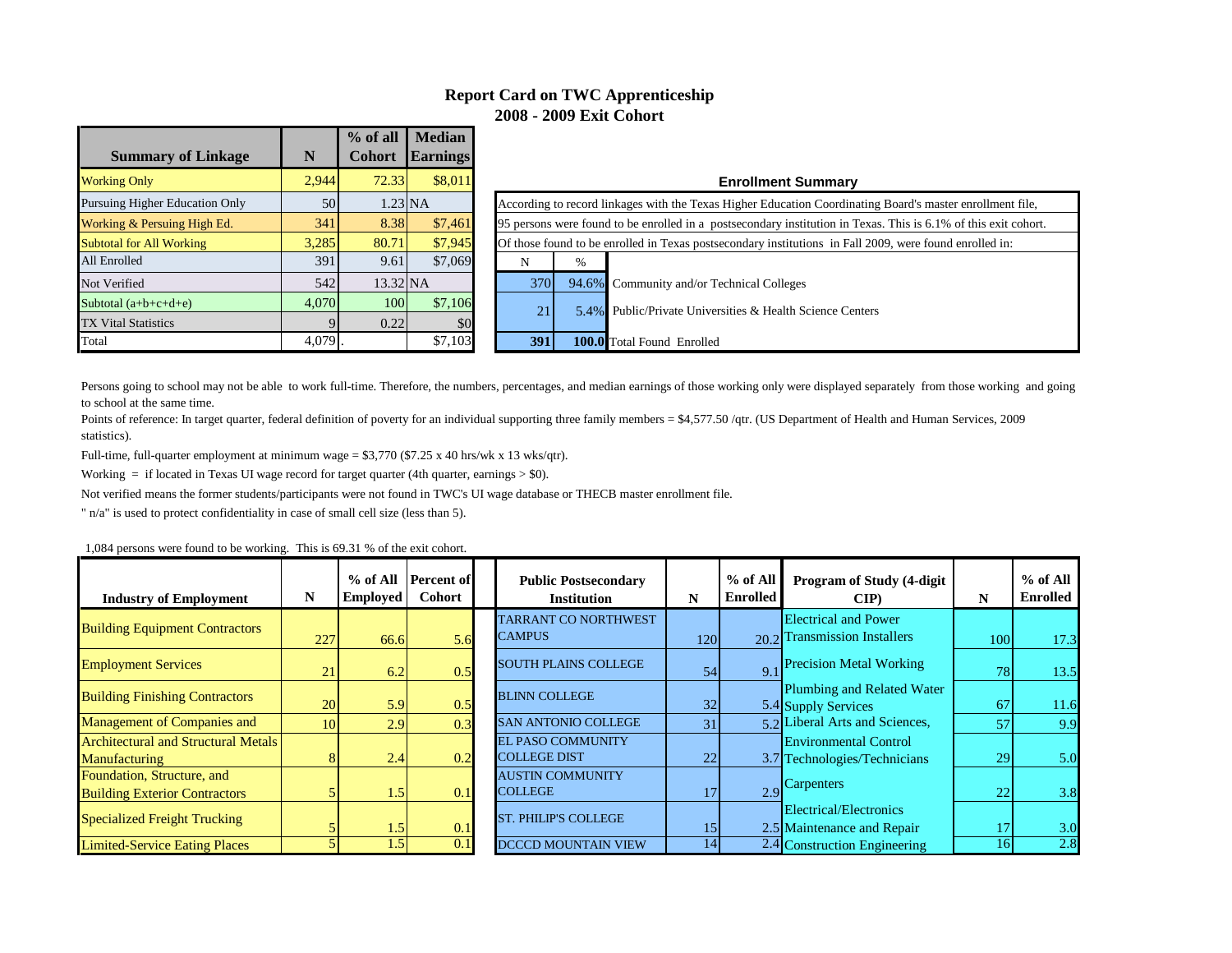|        |               |                                                        |                                                                                                     |               | According to record linkages with the Texas Higher Education Coordinating Board's master enror |  |  |  |  |
|--------|---------------|--------------------------------------------------------|-----------------------------------------------------------------------------------------------------|---------------|------------------------------------------------------------------------------------------------|--|--|--|--|
|        |               | persons were found to be working. This is 48.7% of the | 1,557 persons were found to be enrolled in a public postsecondary institution in Texas.             |               |                                                                                                |  |  |  |  |
|        |               | hort. Of those found to be working,                    | This is 6.02% of this exit cohort. Of those found to be enrolled in Texas postsecondary institution |               |                                                                                                |  |  |  |  |
|        | $\frac{0}{0}$ | were located through linkages with:                    |                                                                                                     | $\frac{0}{0}$ | were found enrolled in:                                                                        |  |  |  |  |
| 12,561 |               | 99.7 TWC UI Wage records                               | 1,338                                                                                               |               | 85.9 Community and/or Technical Colleges                                                       |  |  |  |  |
| 14     |               | 1.1 Department of Defense records                      | 1791                                                                                                |               | 11.5 Universities                                                                              |  |  |  |  |
| 28     |               | $2.2$ OPM (civil service) records                      |                                                                                                     |               | 0.3 Health Science Centers                                                                     |  |  |  |  |
|        |               |                                                        |                                                                                                     |               |                                                                                                |  |  |  |  |

|        |              |                             |                  | - -   | <b>ICUT</b>                                                                                   |
|--------|--------------|-----------------------------|------------------|-------|-----------------------------------------------------------------------------------------------|
| 12,603 | 100.<br>.olt | l Working<br>Total<br>Found | E E EL<br>1.JJ 1 | 100.0 | Total <sub>1</sub><br>l Found Enrolled in a Postsecondary<br>l'exas.<br><b>Institution in</b> |

| <b>Choices</b> |        | Working |                | <b>Working &amp; Pursuing High Ed.</b> |     |                |  |  |  |  |
|----------------|--------|---------|----------------|----------------------------------------|-----|----------------|--|--|--|--|
| Group          |        |         | Median<br>Qtr. |                                        |     | Median<br>Qtr. |  |  |  |  |
|                | Ν      | %       | Earnings       | N                                      | %   | Earnings       |  |  |  |  |
| Adult          | 11,506 | 46.0    | \$2,812        | 773                                    | 3.1 | \$2,458        |  |  |  |  |
| Teen           | 298    | 35.5    | \$1,778        | 26                                     | 3.1 | \$2,019        |  |  |  |  |
| Total          | 11,804 | 45.7    | \$2,780        | 799                                    | 3.1 | \$2,432        |  |  |  |  |

| <b>Choices</b> |        | Working |                            | <b>Working &amp; Pursuing High Ed.</b> |     |                            | <b>Subtotal for All Working</b> |      |                            | <b>Pursuing Higher</b><br><b>Education Only</b> |     | <b>Not Verified</b> |      | <b>Total Usable</b><br><b>Records</b> |       |
|----------------|--------|---------|----------------------------|----------------------------------------|-----|----------------------------|---------------------------------|------|----------------------------|-------------------------------------------------|-----|---------------------|------|---------------------------------------|-------|
| Group          | N      | ℅       | Median<br>Qtr.<br>Earnings | N                                      | %   | Median<br>Qtr.<br>Earnings | N                               | %    | Median<br>Qtr.<br>Earnings |                                                 | %   |                     | %    |                                       | %     |
| Adult          | 11,506 | 46.0    | \$2,812                    | 773                                    | 3.1 | \$2,458                    | 12,279                          | 49.1 | \$2,785                    | 718                                             | 2.9 | 12,019              | 48.0 | 25,016                                | 96.8  |
| Teen           | 298    | 35.5    | \$1,778                    | 26                                     | 3.1 | \$2,019                    | 324                             | 38.6 | \$1,789                    | 40                                              | 4.8 | 475                 | 56.6 | 839                                   | 3.3   |
| Total          | 1,804  | 45.7    | \$2,780                    | 799                                    | 3.1 | \$2,432                    | 12,603                          | 48.7 | \$2,756                    | 758                                             | 2.9 | 13,361              | 48.3 | 25,855                                | 100.0 |

Points of reference: In target quarter, federal definition of poverty for an individual supporting three family members = \$4,577.50 /qtr. (US Department of Health and Human Services, 2009 statistics). Full-time, full-quarter employment at minimum wage = \$3,770 (\$7.25 x 40 hrs/wk x 13 wks/qtr).

Persons identified as deceased through TX Bureau of Vital Statistics (TBVS) (N=45) were excluded from these data.

764 participants were found receiving Unemployment Insurance Benefits in the 4th quarter of 2009.

| 12,603 |      | <b>100.0</b> Total Found Working                              | 1,557                                            |   | 100.0 Total Found Enrolled                    |  |  |  |
|--------|------|---------------------------------------------------------------|--------------------------------------------------|---|-----------------------------------------------|--|--|--|
|        |      |                                                               | 35                                               |   | $2.3$ ICUT                                    |  |  |  |
| 28     |      | $2.2$ OPM (civil service) records                             |                                                  |   | 0.3 Health Science Centers                    |  |  |  |
| 14     |      | <b>1.1</b> Department of Defense records                      | 179                                              |   | 11.5 Universities                             |  |  |  |
| 12,561 |      | 99.7 TWC UI Wage records                                      | 1,338                                            |   | 85.9 Community and/or Tec                     |  |  |  |
| N      | $\%$ | were located through linkages with:                           |                                                  | % | were found enrolled in:                       |  |  |  |
|        |      | exit cohort. Of those found to be working,                    | This is 6.02% of this exit cohort. Of those four |   |                                               |  |  |  |
|        |      | 12,603 persons were found to be working. This is 48.7% of the | 1,557 persons were found to be enrolled in a pu  |   |                                               |  |  |  |
|        |      |                                                               |                                                  |   | According to record linkages with the Texas H |  |  |  |

# **Report Card on Choices 2008 - 2009 Exit Cohort**

Not verified means the former students/participants were not found in TWC's UI wage database or in DoD, OPM, TBVS, or THECB master enrollment file. Working = if located in Texas UI wage record for target quarter (4th quarter of 2009), earnings > \$0). Or located through linkages to military (DoD) or federal civil service (OPM) records. n/a is used to protect confidentiality in case of small cell size (less than 5).

| oyed  | $%$ of All<br><b>Employed</b> | <b>Median</b><br>Otr.<br><b>Earnings</b> | <b>Post Secondary Institution</b> | N<br><b>Enrolled</b> | $%$ of All<br><b>Enrolled</b> | <b>Program of Study</b><br>(Major)            | N<br><b>Enrolled</b> | $%$ of All<br><b>Enrolled</b> |
|-------|-------------------------------|------------------------------------------|-----------------------------------|----------------------|-------------------------------|-----------------------------------------------|----------------------|-------------------------------|
| 1,270 | 10.1                          | \$1,988                                  | Houston community college         | 103                  |                               | 6.6 General Studies                           | 208                  | 13.7                          |
| 1,225 | 9.7                           | \$2,139                                  | Austin community college          | 94                   |                               | 6 Registered Nurse Training (RN, ASN, B.      | 161                  | 10.6                          |
| 960   | 7.6                           | \$1,746                                  | El paso community college dist    | 79                   |                               | 5.1 Liberal Arts and Sciences/Liberal Studies | <b>116</b>           | 7.6                           |
| 520   | 4.1                           | \$2,229                                  | South texas college               | 74                   |                               | 4.8 Undeclared                                | 68                   | 4.5                           |
| 509   | 4.0                           | \$3,284                                  | St. Philip's college              | 47                   |                               | 3 Business Admin. & Management, Genera        | 59                   | 3.9                           |
| 496   | 3.9                           | \$2,519                                  | San antonio college               | 43                   |                               | 2.8 Licensed Vocational Nurse Training (LP)   | 50                   | 3.3                           |
| 474   | 3.8                           | \$3,190                                  | Temple college                    | 36                   |                               | 2.3 Multi-/Interdisciplinary Studies, Other   | 41                   | 2.7                           |
| 445   | 3.5                           | \$2,811                                  | Deced el centro college           | 34                   |                               | 2.2 Business/Commerce, General                | 32                   | 2.1                           |

bllment file,

ons in Fall 2009,

|                                         |                 |                 | <b>Median</b>   |                    |
|-----------------------------------------|-----------------|-----------------|-----------------|--------------------|
|                                         | N               | $%$ of All      | Otr.            |                    |
| <b>Industry of Employment</b>           | <b>Employed</b> | <b>Employed</b> | <b>Earnings</b> | <b>Post Second</b> |
| <b>Limited-Service Eating Places</b>    | 1,270           | 10.1            | \$1,988         | Houston comm       |
| <b>Employment Services</b>              | 1,225           | 9.7             | \$2,139         | Austin commun      |
| <b>Home Health Care Services</b>        | 960             | 7.6             | \$1,746         | El paso commu      |
| <b>Full-Service Restaurants</b>         | 520             | 4.1             | \$2,229         | South texas col    |
| <b>Nursing Care Facilities</b>          | 509             | 4.0             | \$3,284         | St. Philip's colle |
| <b>Other General Merchandise Stores</b> | 496             | 3.9             | \$2,519         | San antonio col    |
| <b>Business Support Services</b>        | 474             | 3.8             | \$3,190         | Temple college     |
| <b>Elementary and Secondary Schools</b> | 445             | 3.5             | \$2,811         | Deced el centro    |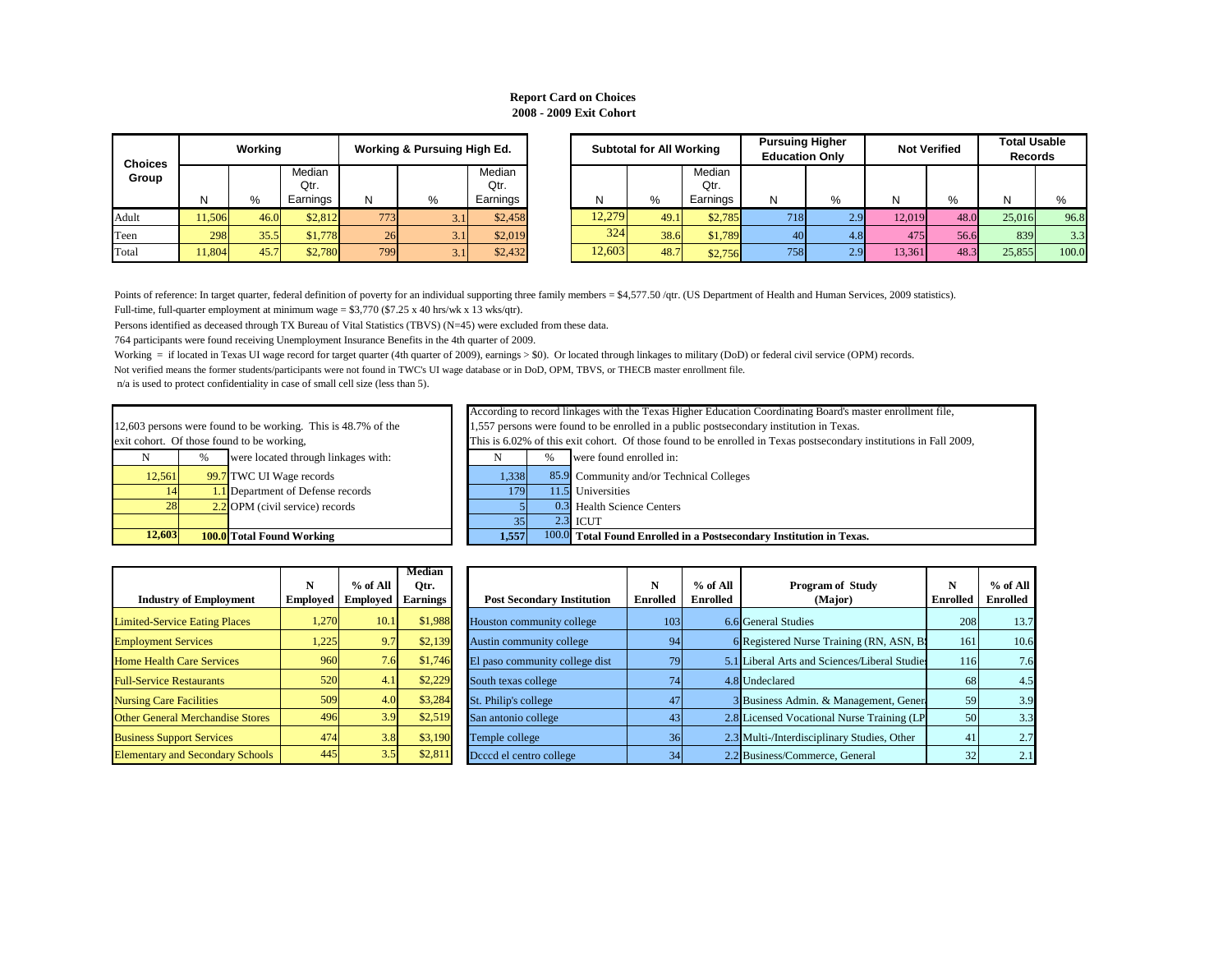| ıh Ed.   | <b>Subtotal for All Working</b> |      |          |     | <b>Pursuing Higher</b><br><b>Education Only</b> |   | <b>Not Verified</b> | <b>Total Usable</b><br><b>Records</b> |       |  |
|----------|---------------------------------|------|----------|-----|-------------------------------------------------|---|---------------------|---------------------------------------|-------|--|
| Median   |                                 |      | Median   |     |                                                 |   |                     |                                       |       |  |
| Qtr.     |                                 |      | Qtr.     |     |                                                 |   |                     |                                       |       |  |
| Earnings | N                               | %    | Earnings | N   | %                                               | Ν | $\%$                | N                                     | %     |  |
| \$1,904  | 7,466                           | 40.4 | \$2,648  | 360 | 2.0                                             |   |                     | 18,490                                | 69.7  |  |
| \$2,525  | 3,193                           | 39.8 | \$2,799  | 124 | 1.6                                             |   |                     | 8,022                                 | 30.3  |  |
| \$2,065  | 10,659                          | 40.2 | \$2,697  | 484 | 1.8                                             |   |                     | 26,512                                | 100.0 |  |

Points of reference: In target quarter, federal definition of poverty for an individual supporting two family members = \$3,642/qtr. (US Department of Health and Human Services, 2009 statistics). Full-time, full-quarter employment at minimum wage =  $$3,770$ (\$7.25 x 40 hrs/wk x 13 wks/qtr).

Not verified means the former students/participants were not found in TWC's UI wage database or in DoD, OPM, TBVS, or THECB master enrollment file.

Persons identified as deceased through the TX Bureau of Vital Statistics (TBVS) (N=81) were excluded from these data.

Persons going to school may not be able to work full-time. Therefore, the numbers, percentages, and median earnings of those working only were displayed separately in the shaded boxes from those working and going to school at the same time. Subgroups are combined respectively in the unshaded cells to the immediate right and are not double counted in totals in right-most column.

n/a is used to protect confidentiality in case of small cell size (less than 5).

|                            | Working<br><b>Working &amp; Pursuing High Ed.</b> |      |                |     |      |                |  |        | <b>Subtotal for All Working</b> |                |     | <b>Pursuing Higher</b><br><b>Education Only</b> | <b>Not Verified</b> |  | <b>Total Usable</b><br><b>Records</b> |       |
|----------------------------|---------------------------------------------------|------|----------------|-----|------|----------------|--|--------|---------------------------------|----------------|-----|-------------------------------------------------|---------------------|--|---------------------------------------|-------|
|                            |                                                   |      | Median<br>Qtr. |     |      | Median<br>Qtr. |  |        |                                 | Median<br>Qtr. |     |                                                 |                     |  |                                       |       |
| <b>Classification</b>      | Ν                                                 | %    | Earnings       | N   | $\%$ | Earnings       |  | N      | %                               | Earnings       | N   | %                                               |                     |  |                                       |       |
| <b>ABAWD</b>               | 7,170                                             | 38.8 | \$2,685        | 296 | 1.61 | \$1,904        |  | 7,466  | 40.4                            | \$2,648        | 360 | 2.0 <sup> </sup>                                |                     |  | 18,490                                | 69.7  |
| E and T General Population | 3,058                                             | 38.1 | \$2,808        | 135 |      | \$2,525        |  | 3,193  | 39.8                            | \$2,799        | 124 | 4.6V                                            |                     |  | 8,022                                 | 30.3  |
| Total                      | 10,228                                            | 38.6 | \$2,722        | 431 | 1.61 | \$2,065        |  | 10,659 | 40.2                            | \$2,697        | 484 | 1.81                                            |                     |  | 26,512                                | 100.0 |

| 10,659                                                             |      | <b>100.0</b> Total Found Working             | 915          |
|--------------------------------------------------------------------|------|----------------------------------------------|--------------|
|                                                                    |      |                                              | 27           |
| 24                                                                 |      | $\overline{0.2}$ OPM (civil service) records | 130          |
| 32                                                                 |      | 0.3 Department of Defense records            | 758          |
| 10,603                                                             |      | 99.5 TWC UI Wage records                     |              |
|                                                                    | $\%$ | were located through linkages with:          | This is 3.45 |
| cohort. Of those found to be working,                              |      |                                              | 915 persons  |
| 10.659 persons were found to be working. This is 40.2% of the exit |      |                                              | According to |

27 82.8 Community and/or Technical Colleges 14.2 Public Universities & HSC This is 3.45% of this exit cohort. Of those found to be enrolled in Texas postsecondary institutions 915 persons were found to be enrolled in a public postsecondary institution in Texas. **100.0 Total Found Enrolled in a Public Postsecondary Institution in Texas** According to record linkages with the Texas Higher Education Coordinating Board's master enrollment file, in Fall 2009, were found enrolled in: 3.0 ICUT

| <b>Industry of Employment</b>           | N     | % of All<br><b>Employed</b> | <b>Median</b><br>Qtr.<br><b>Earnings</b> | <b>Public Postsec</b>     |
|-----------------------------------------|-------|-----------------------------|------------------------------------------|---------------------------|
| <b>Employment Services</b>              | 1,535 | 14.5                        | \$1,772                                  | <b>Houston Communi</b>    |
| <b>Limited-Service Eating Places</b>    | 901   | 8.5                         | \$2,012                                  | El Paso Communit          |
| <b>Home Health Care Services</b>        | 700   | 6.6                         | \$1,644                                  | <b>South Texas Colley</b> |
| <b>Full-Service Restaurants</b>         | 493   | 4.7                         | \$2,269                                  | San Antonio Colle         |
| <b>Other General Merchandise Stores</b> | 395   | 3.7                         | \$2,936                                  | <b>Laredo Community</b>   |
| <b>Elementary and Secondary Schools</b> | 322   | 3.0                         | \$2,642                                  | St. Philip's College      |
| <b>Business Support Services</b>        | 291   | 2.7                         | \$3,316                                  | Del Mar College           |
| <b>Nursing Care Facilities</b>          | 213   | 2.0                         | \$3,262                                  | <b>Tarrant Co South (</b> |

# **Report Card on Supplemental Nutrition Assistance Program Employment & Training (SNAP E&T) 2008 - 2009 Exit Cohort**

|       | % of All<br><b>Employed</b> | <b>Median</b><br>Qtr.<br><b>Earnings</b> | <b>Public Postsecondary Institution</b> | N  | % of All<br><b>Enrolled</b> | <b>Program of Study (Major)</b>                                  | N   | $%$ of All<br><b>Enrolled</b> |
|-------|-----------------------------|------------------------------------------|-----------------------------------------|----|-----------------------------|------------------------------------------------------------------|-----|-------------------------------|
| 1,535 | 14.5                        | \$1,772                                  | <b>Houston Community College</b>        | 70 |                             | 7.7 Liberal Arts and Sciences,                                   | 173 | 19.5                          |
| 901   | 8.5                         | \$2,012                                  | El Paso Community College Dist          | 43 |                             | 4.7 Nursing                                                      | 74  | 8.3                           |
| 700   | 6.6                         | \$1,644                                  | <b>South Texas College</b>              | 40 |                             | 4.4 Criminal Justice and Corrections                             | 44  | 5.0                           |
| 493   | 4.7                         | \$2,269                                  | San Antonio College                     | 35 |                             | 3.8 Undeclared                                                   | 42  | 4.7                           |
| 395   | 3.7                         | \$2,936                                  | <b>Laredo Community College</b>         | 30 |                             | Vehicle Maintenance and Repair<br>3.3 Technologies               | 26  | 2.9                           |
| 322   | 3.0                         | \$2,642                                  | <b>St. Philip's College</b>             | 29 |                             | <b>Business Administration,</b><br>3.2 Management and Operations | 26  | 2.9                           |
| 291   | 2.7                         | \$3,316                                  | Del Mar College                         | 25 |                             | Allied Health Diagnostic,<br>2.7 Intervention, and Treatment     | 24  | 2.7                           |
| 213   | 2.0                         | \$3,262                                  | <b>Tarrant Co South Campus</b>          | 21 |                             | <b>Business Operations Support and</b><br>2.3 Assistant Services | 22  | 2.5                           |

1,117 students/participants were found receiving Unemployment Insurance Benefits at the 4th quarter of 2009.

Working = if located in Texas UI wage record for target quarter (4th quarter of 2009, earnings > \$0), or located through linkages to military (DoD), federal civil service (OPM) records.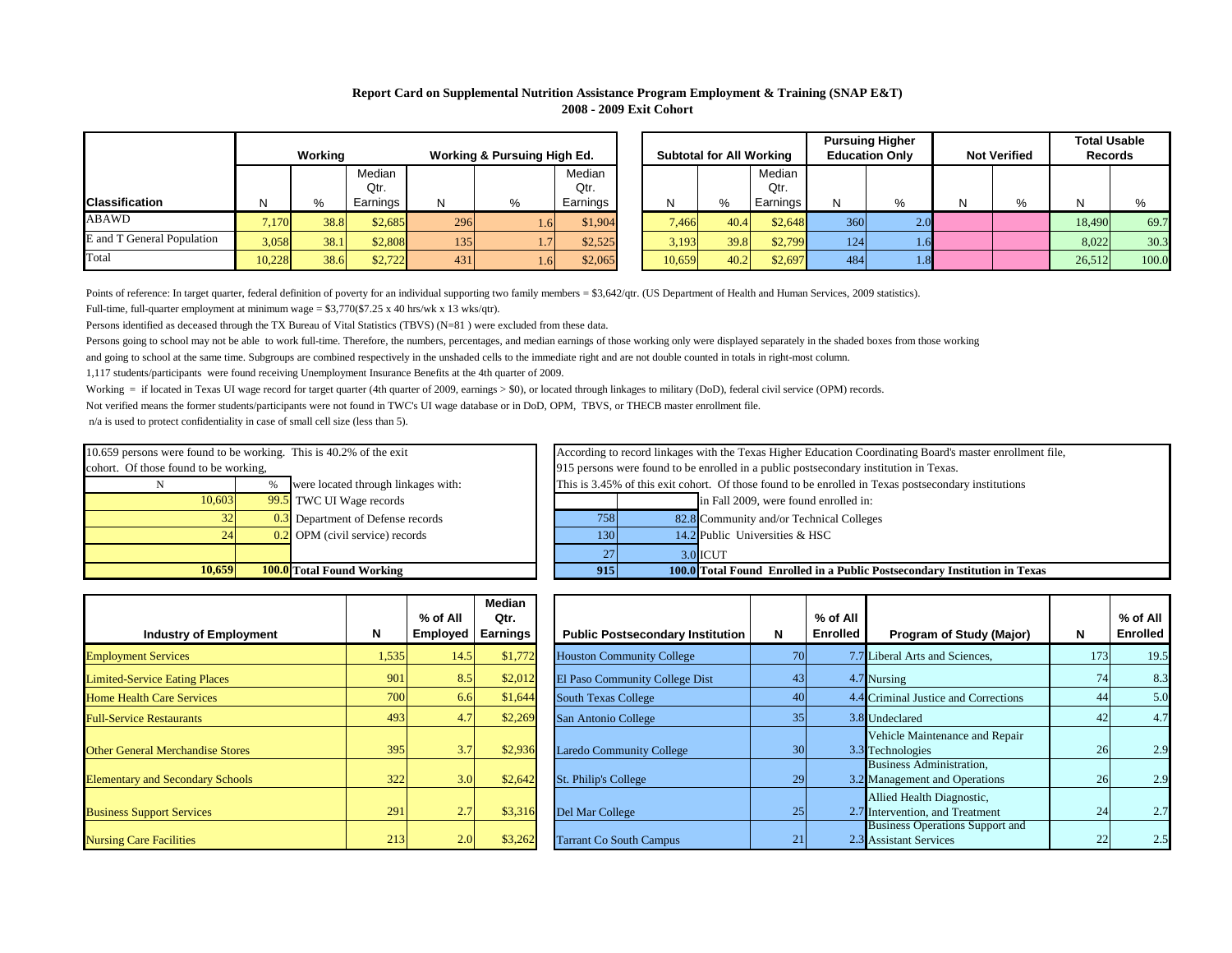Persons going to school may not be able to work full-time. Therefore, the numbers, percentages, and median earnings of those working only were displayed separately in the shaded boxes from those working and going to school at the same time. Subgroups are combined respectively in the unshaded cells to the immediate right and are not double counted in totals in right-most column.

Not verified means the former students/participants were not found in TWC's UI wage database or in DoD, OPM, TBVS, or THECB master enrollment file.

n/a is used to protect confidentiality in case of small cell size (less than 5).

6,710 persons were found to be working. This is 36.5% of the exit cohort.

|               |              |         |          |                                        |     |          |                                 |      |          |                       | <b>Pursuing Higher</b> |        |                     |                             |       |
|---------------|--------------|---------|----------|----------------------------------------|-----|----------|---------------------------------|------|----------|-----------------------|------------------------|--------|---------------------|-----------------------------|-------|
|               |              | Working |          | <b>Working &amp; Pursuing High Ed.</b> |     |          | <b>Subtotal for All Working</b> |      |          | <b>Education Only</b> |                        |        | <b>Not Verified</b> | <b>Total Usable Records</b> |       |
|               |              |         | Median   |                                        |     | Median   |                                 |      | Median   |                       |                        |        |                     |                             |       |
|               |              |         | Qtr.     |                                        |     | Qtr.     |                                 |      | Qtr.     |                       |                        |        |                     |                             |       |
| Gender        | $\mathsf{N}$ | %       | Earnings |                                        | %   | Earnings |                                 | %    | Earnings | N.                    | %                      | N      | %                   | N                           | %     |
| Male          | 5,508        | 35.1    | \$3,410  | 167                                    |     | \$2,982  | 5,675                           | 36.2 | \$3,408  | 220                   |                        | 9,779  | 62.4                | 15,674                      | 85.2  |
| Female        | 961          | 36.8    | \$2,494  | 41                                     |     | \$2,095  | 1,002                           | 38.4 | \$2,494  |                       | 2.1                    | 1,552V | 59.5                | 2,608                       | 14.2  |
| Other/Unknown |              | 25.8    | \$3,195  | n/a                                    | n/a | \$1,188  |                                 | 27.5 | \$3,176  | n/a                   | 3.3 <sub>h</sub>       |        | 69.2                | 120                         | 0.7   |
| <b>Total</b>  | 6,500        | 35.3    | \$3,218  | 210                                    | 1.1 | \$2,874  | 6,710                           | 36.5 | \$3,199  | 278                   | l.5                    | 11,414 | 62.0                | 18,402                      | 100.0 |

|               |       | Working |          | <b>Working &amp; Pursuing High Ed.</b> |     |          |       | <b>Subtotal for All Working</b> |          | <b>Pursuing Higher</b><br><b>Education Only</b> |   |
|---------------|-------|---------|----------|----------------------------------------|-----|----------|-------|---------------------------------|----------|-------------------------------------------------|---|
|               |       |         | Median   |                                        |     | Median   |       |                                 | Median   |                                                 |   |
|               |       |         | Qtr.     |                                        |     | Qtr.     |       |                                 | Qtr.     |                                                 |   |
| Gender        | N     | %       | Earnings | N                                      | %   | Earnings | N     | %                               | Earnings | N                                               | % |
| Male          | 5,508 | 35.1    | \$3,410  | 167                                    | 1.1 | \$2,982  | 5,675 | 36.2                            | \$3,408  | 220                                             |   |
| Female        | 961   | 36.8    | \$2,494  | 41                                     |     | \$2,095  | 1,002 | 38.4                            | \$2,494  | 54                                              |   |
| Other/Unknown | 31    | 25.8    | \$3,195  | n/a                                    | n/a | \$1,188  | 33    | 27.5                            | \$3,176  | n/a                                             |   |
| <b>Total</b>  | 6,500 | 35.3    | \$3,218  | <b>210</b>                             | 1.1 | \$2,874  | 6,710 | 36.5                            | \$3,199  | 278                                             |   |

Points of reference: In target quarter, federal definition of poverty for an individual supporting two family members = \$3,642.50 /qtr. (US Department of Health and Human Services, 2009 statistics). Full-time, full-quarter employment at minimum wage =  $$3,770$  (\$7.25 x 40 hrs/wk x 13 wks/qtr).

----- Persons identified as deceased through the TX Bureau of Vital Statistics (TBVS) (N=81) were excluded from these data.

305 students/participants were found receiving Unemployment Insurance Benefits at 4th quarter of 2009.

Working = if located in Texas UI wage record for target quarter (4th quarter, earnings > \$0), or located through linkages to military (DoD), federal civil service (OPM) records.

| <b>Industry of Employment</b>                       | N     | % of All<br><b>Employed</b> | <u>iviedian</u><br>Qtr.<br><b>Earnings</b> |
|-----------------------------------------------------|-------|-----------------------------|--------------------------------------------|
| <b>Employment Services</b>                          | 1,191 | 17.8                        | \$1,946                                    |
|                                                     |       |                             |                                            |
| <b>Limited-Service Eating Places</b>                | 727   | 10.9                        | \$2,231                                    |
| <b>Animal Slaughtering and Processing</b>           | 238   | 3.6                         | \$5,055                                    |
| <b>Building Equipment Contractors</b>               | 185   | 2.8                         | \$5,041                                    |
| <b>Automotive Repair and Maintenance</b>            | 180   | 2.7                         | \$3,065                                    |
| <b>Services to Buildings and Dwellings</b>          | 179   | 2.7                         | \$2,204                                    |
| <b>Foundation, Structure, and Building Exterior</b> |       |                             |                                            |
| Contractors                                         | 130   | 1.9                         | \$3,583                                    |

# **Report Card on Project Rio 2008 - 2009 Exit Cohort**

According to record linkages with the Texas Higher Education Coordinating Board's master enrollment file, in Fall 2009 488 persons were found to be enrolled in a public postsecondary institution in Texas. This is 2.7% of this exit cohort.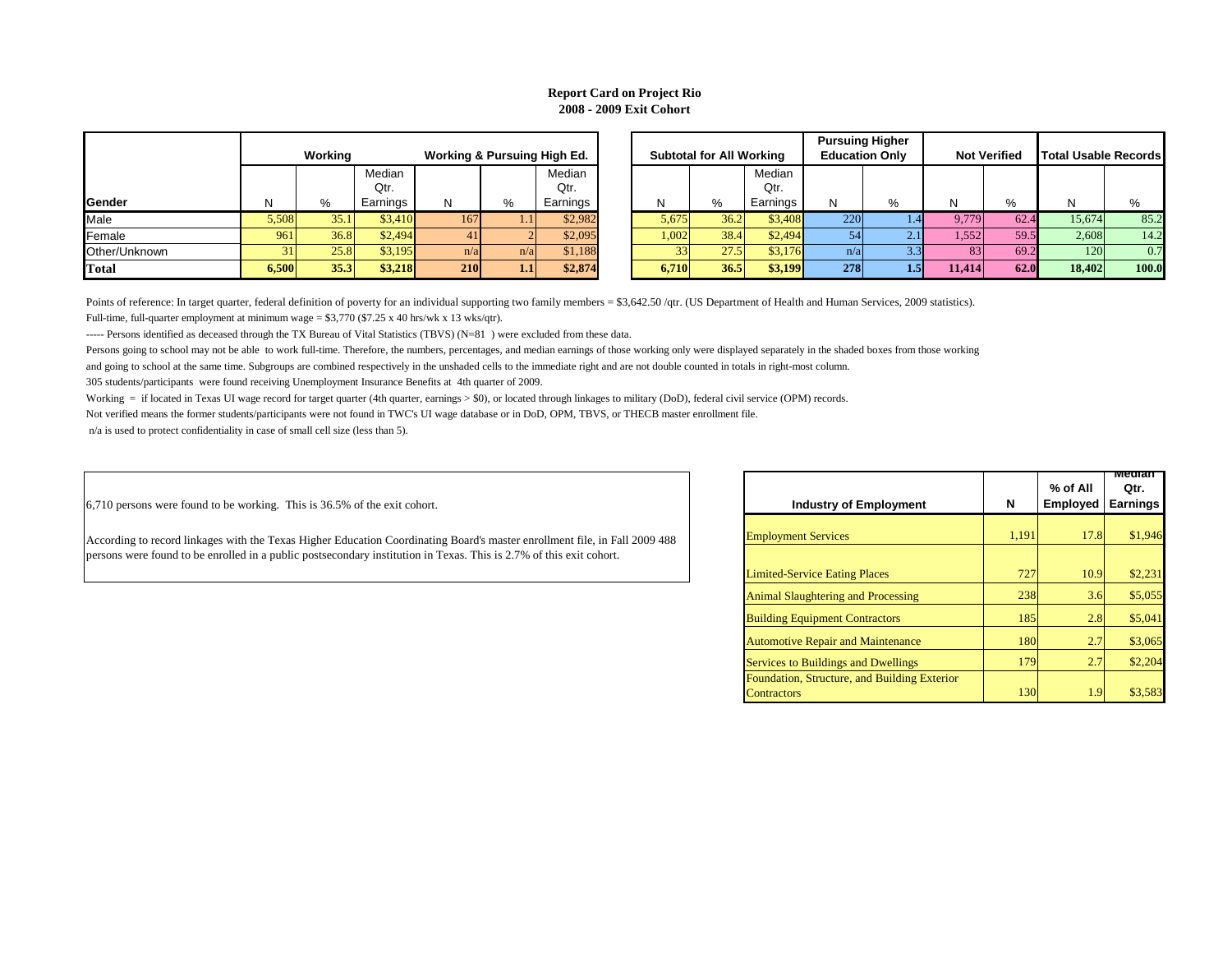### **Report Card on Skills Development Fund (SDF) 2008 - 2009 Exit Cohort**

| <b>Summary of Linkage</b>       | N    | $%$ of all<br><b>Cohort</b> | <b>Median</b><br><b>Earnings</b> |                       |                      |  |  |
|---------------------------------|------|-----------------------------|----------------------------------|-----------------------|----------------------|--|--|
| <b>Working Only</b>             | 7626 | 79.14                       | \$13,538                         |                       |                      |  |  |
| Pursuing Higher Education Only  | 67   | 0.7                         | \$0                              | According to record 1 |                      |  |  |
| Working & Persuing High Ed.     | 528  | 5.48                        | \$12,280                         |                       | 95 persons were foun |  |  |
| <b>Subtotal for All Working</b> | 8154 | 84.62                       | \$13,462                         |                       | Of those found to be |  |  |
| All Enrolled                    | 595  | 6.17                        | \$11,119                         | N                     | %                    |  |  |
| Not Verified                    | 1415 | 14.68                       | \$0                              | 468                   | 78.6                 |  |  |
| Subtotal $(a+b+c+d+e)$          | 9636 | 100                         | \$11,409                         | 127                   | 21.3                 |  |  |
| <b>TX Vital Statistics</b>      | 35   | 0.36                        | \$0                              |                       |                      |  |  |
| Total                           | 9671 | 100                         | \$11,390                         | 595                   | 100.0                |  |  |

#### **Enrollment Summary**

|            |                                                                                                                 | According to record linkages with the Texas Higher Education Coordinating Board's master enrollment file, |  |  |  |  |  |  |  |  |  |
|------------|-----------------------------------------------------------------------------------------------------------------|-----------------------------------------------------------------------------------------------------------|--|--|--|--|--|--|--|--|--|
|            | 95 persons were found to be enrolled in a postsecondary institution in Texas. This is 6.1% of this exit cohort. |                                                                                                           |  |  |  |  |  |  |  |  |  |
|            | Of those found to be enrolled in Texas postsecondary institutions in Fall 2009, were found enrolled in:         |                                                                                                           |  |  |  |  |  |  |  |  |  |
| N          | $\%$                                                                                                            |                                                                                                           |  |  |  |  |  |  |  |  |  |
| 468        |                                                                                                                 | 78.6 Community and/or Technical Colleges                                                                  |  |  |  |  |  |  |  |  |  |
| 127        |                                                                                                                 | 21.3 Public/Private Universities & Health Science Centers                                                 |  |  |  |  |  |  |  |  |  |
| <b>595</b> |                                                                                                                 | <b>100.0</b> Total Found Enrolled                                                                         |  |  |  |  |  |  |  |  |  |

Persons going to school may not be able to work full-time. Therefore, the numbers, percentages, and median earnings of those working only were displayed separately from those working and going to school at the same time.

Points of reference: In target quarter, federal definition of poverty for an individual supporting three family members = \$4,577.50 /qtr. (US Department of Health and Human Services, 2009 statistics).

Full-time, full-quarter employment at minimum wage =  $$3,770$  ( $$7.25 \times 40$  hrs/wk x 13 wks/qtr).

Working  $=$  if located in Texas UI wage record for target quarter (4th quarter, earnings  $>$  \$0).

Not verified means the former students/participants were not found in TWC's UI wage database or THECB master enrollment file.

" n/a" is used to protect confidentiality in case of small cell size (less than 5).

| <b>Industry of Employment</b>         | N   | Employed         | % of All Percent of<br><b>Cohort</b> | <b>Public Postsecondary</b><br><b>Institution</b> | N   | % of All<br><b>Enrolled</b> | Program of Study (4-digit<br>CIP  | N   | $%$ of All<br><b>Enrolled</b> |
|---------------------------------------|-----|------------------|--------------------------------------|---------------------------------------------------|-----|-----------------------------|-----------------------------------|-----|-------------------------------|
| <b>General Medical and Surgical</b>   |     |                  |                                      |                                                   |     |                             | <b>Quality Control and Safety</b> |     |                               |
| <b>Hospitals</b>                      | 113 | 21.4             | 1.2                                  | <b>Kilgore College</b>                            | 120 |                             | $20.2$ Tech.                      | 100 | 17.3                          |
| <b>Support Activities for Mining</b>  | 99  | 18.8             | 1.0                                  | <b>Grayson County College</b>                     | 54  |                             | 9.1 Liberal Arts & Sciences       | 78  | 13.5                          |
| <b>Aerospace Product and Parts</b>    |     | 10.2             |                                      |                                                   | 32  |                             | 5.4 Nursing                       | 67  |                               |
| <b>Manufacturing</b>                  | 54  |                  | 0.6                                  | <b>Amarillo College</b>                           |     |                             |                                   |     | 11.6                          |
| <b>Manufacturing</b>                  | 32  | 6.1              | 0.3                                  | <b>Texarkana College</b>                          | 31  |                             | 5.2 Admin/Mgmt/Operations         | 57  | 9.9                           |
| <b>Office Administrative Services</b> | 16  | 3.0              | 0.2                                  | <b>Howard College</b>                             | 22  |                             | 3.7 Health & Medical Admin Svc    | 29  | 5.0                           |
| Architectural, Engineering, and       |     |                  |                                      |                                                   |     |                             |                                   |     |                               |
| <b>Related Services</b>               | 15  | $\overline{2.8}$ | 0.2                                  | <b>El Paso CCD</b>                                |     |                             | 2.9 Allied Health Professions     | 22  | 3.8                           |
| <b>Computer Systems Design and</b>    |     |                  |                                      |                                                   |     |                             |                                   |     |                               |
| <b>Related Services</b>               | 15  | 2.8              | 0.2                                  | . Of Houston-Clear Lake                           | 15  |                             | 2.5 Data Processing               | 17  | 3.0                           |
| <b>Plastics Product Manufacturing</b> | 10  | .9               | 0.1                                  | Deced El Centro College                           | 14  |                             | 2.4 Undeclared                    | 16  | 2.8                           |

1,084 persons were found to be working. This is 69.31 % of the exit cohort.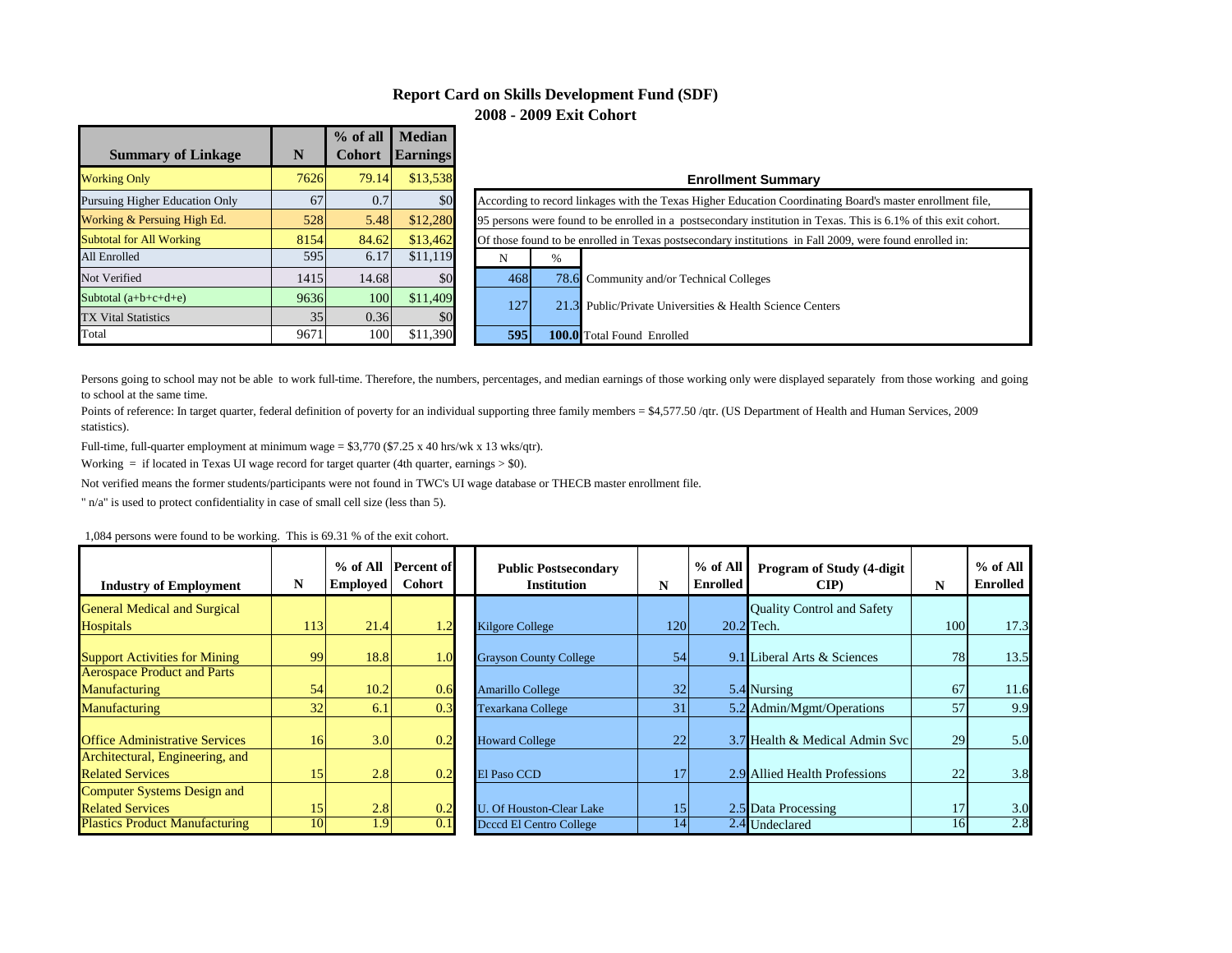### **Report Card on Self Sufficiency Fund (SSF) 2008 - 2009 Exit Cohort**

|                                       |       | % of all           | <b>Median</b>     |                       |                      |  |  |
|---------------------------------------|-------|--------------------|-------------------|-----------------------|----------------------|--|--|
| <b>Summary of Linkage</b>             | N     | <b>Cohort</b>      | <b>Earnings</b>   |                       |                      |  |  |
| <b>Working Only</b>                   | 977   | 62.5               | \$4,858           |                       |                      |  |  |
| <b>Pursuing Higher Education Only</b> | 24    |                    | $1.5 \text{ h/a}$ | According to record 1 |                      |  |  |
| Working & Persuing High Ed.           | 71    | 4.5                | \$3,581           |                       | 95 persons were foun |  |  |
| <b>Subtotal for All Working</b>       | 1.084 | 67.0               | \$4,777           | Of those found to be  |                      |  |  |
| All Enrolled                          | 95    | 6.1                | \$1,836           | N                     | $\%$                 |  |  |
| Not Verified                          | 492   | $31.5 \text{ h/a}$ |                   | 83                    | 87.4                 |  |  |
| Subtotal $(a+b+c+d+e)$                | 1,564 | 100.0              | \$2,914           | 11                    | 11.6                 |  |  |
| <b>TX Vital Statistics</b>            | n/a   | n/a                | n/a               | n/a                   | 1.1                  |  |  |
| Total                                 | 1,567 | 100.0              | \$2,913           | 95                    | 100.0                |  |  |

### **Enrollment Summary**

|                                                                                                                 | According to record linkages with the Texas Higher Education Coordinating Board's master enrollment file, |                                                            |  |  |  |  |  |  |  |  |
|-----------------------------------------------------------------------------------------------------------------|-----------------------------------------------------------------------------------------------------------|------------------------------------------------------------|--|--|--|--|--|--|--|--|
| 95 persons were found to be enrolled in a postsecondary institution in Texas. This is 6.1% of this exit cohort. |                                                                                                           |                                                            |  |  |  |  |  |  |  |  |
|                                                                                                                 | Of those found to be enrolled in Texas postsecondary institutions in Fall 2009, were found enrolled in:   |                                                            |  |  |  |  |  |  |  |  |
| N                                                                                                               | $\%$                                                                                                      |                                                            |  |  |  |  |  |  |  |  |
| 83                                                                                                              |                                                                                                           | 87.4 Community and/or Technical Colleges                   |  |  |  |  |  |  |  |  |
| 11                                                                                                              |                                                                                                           | 11.6 Public, Private Universities & Health Science Centers |  |  |  |  |  |  |  |  |
| n/a                                                                                                             |                                                                                                           | $1.1$ ICUT                                                 |  |  |  |  |  |  |  |  |
| 95                                                                                                              |                                                                                                           | <b>100.0</b> Total Found Enrolled                          |  |  |  |  |  |  |  |  |

Persons going to school may not be able to work full-time. Therefore, the numbers, percentages, and median earnings of those working only were displayed separately from those working and going to school at the same time.

Points of reference: In target quarter, federal definition of poverty for an individual supporting three family members = \$4,577.50 /qtr. (US Department of Health and Human Services, 2009 statistics).

Full-time, full-quarter employment at minimum wage =  $$3,770$  ( $$7.25 \times 40$  hrs/wk x 13 wks/qtr).

Working  $=$  if located in Texas UI wage record for target quarter (4th quarter, earnings  $>$  \$0).

Not verified means the former students/participants were not found in TWC's UI wage database or THECB master enrollment file.

" n/a" is used to protect confidentiality in case of small cell size (less than 5).

| 1,084 persons were found to be working. This is 69.31 % of the exit cohort. |  |
|-----------------------------------------------------------------------------|--|
|                                                                             |  |

| <b>Industry of Employment</b>           | N  | $%$ of All<br>Employed | <b>Public Postsecondary</b><br><b>Institution</b> | N       | % of All<br><b>Enrolled</b> | Program of Study (4-digit<br>$\mathbf{CIP}$ | N    | $%$ of All<br><b>Enrolled</b> |
|-----------------------------------------|----|------------------------|---------------------------------------------------|---------|-----------------------------|---------------------------------------------|------|-------------------------------|
|                                         |    |                        |                                                   |         |                             |                                             |      |                               |
| <b>Business Support Services</b>        | 87 | 8.3                    | <b>South Texas College</b>                        | 55      |                             | 57.9 Nursing                                | 19.0 | 20.2                          |
| <b>General Medical and Surgical</b>     |    |                        |                                                   |         |                             | Liberal Arts and Sciences,                  |      |                               |
| Hospitals                               | 77 | 7.4                    | U. Of Texas-Pan American                          |         |                             | 8.4 General Studies and                     | 18.0 | 19.2                          |
|                                         |    |                        |                                                   |         |                             | Allied Health and Medical                   |      |                               |
| <b>Other General Merchandise Stores</b> | 55 | 5.3                    | Del Mar College                                   |         |                             | 7.4 Assisting Services                      | 9.0  | 9.6                           |
| <b>Full-Service Restaurants</b>         | 51 | 4.9                    | El Paso Community College Dist                    |         |                             | 6.3 Professional Development,               | 8.0  | 8.5                           |
|                                         |    |                        |                                                   |         |                             | Criminal Justice and                        |      |                               |
| <b>Employment Services</b>              | 49 | 4.7                    | <b>Houston Community College</b>                  | ln/a    | $\ln/a$                     | Corrections                                 | n/a  | n/a                           |
|                                         |    |                        |                                                   |         |                             | Allied Health Diagnostic,                   |      |                               |
| <b>Home Health Care Services</b>        | 44 | 4.2                    | Deced El Centro College                           | $\ln/a$ | n/a                         | Intervention, and Treatment                 | n/a  | n/a                           |
|                                         |    |                        |                                                   |         |                             |                                             |      |                               |
| <b>Limited-Service Eating Places</b>    | 34 | 3.3                    | <b>Deced Richland College</b>                     | ln/a    | $\ln/a$                     | Business/Commerce, General   n/a            |      | n/a                           |
| Agriculture, Construction, and          |    |                        |                                                   |         |                             | Romance Languages,                          |      |                               |
| <b>Mining Machinery Manufacturing</b>   | 32 | 3.1                    | Texas State T. C. Harlingen                       | $\ln/a$ | $\ln/a$                     | Literatures, and Linguistics                | n/a  | n/a                           |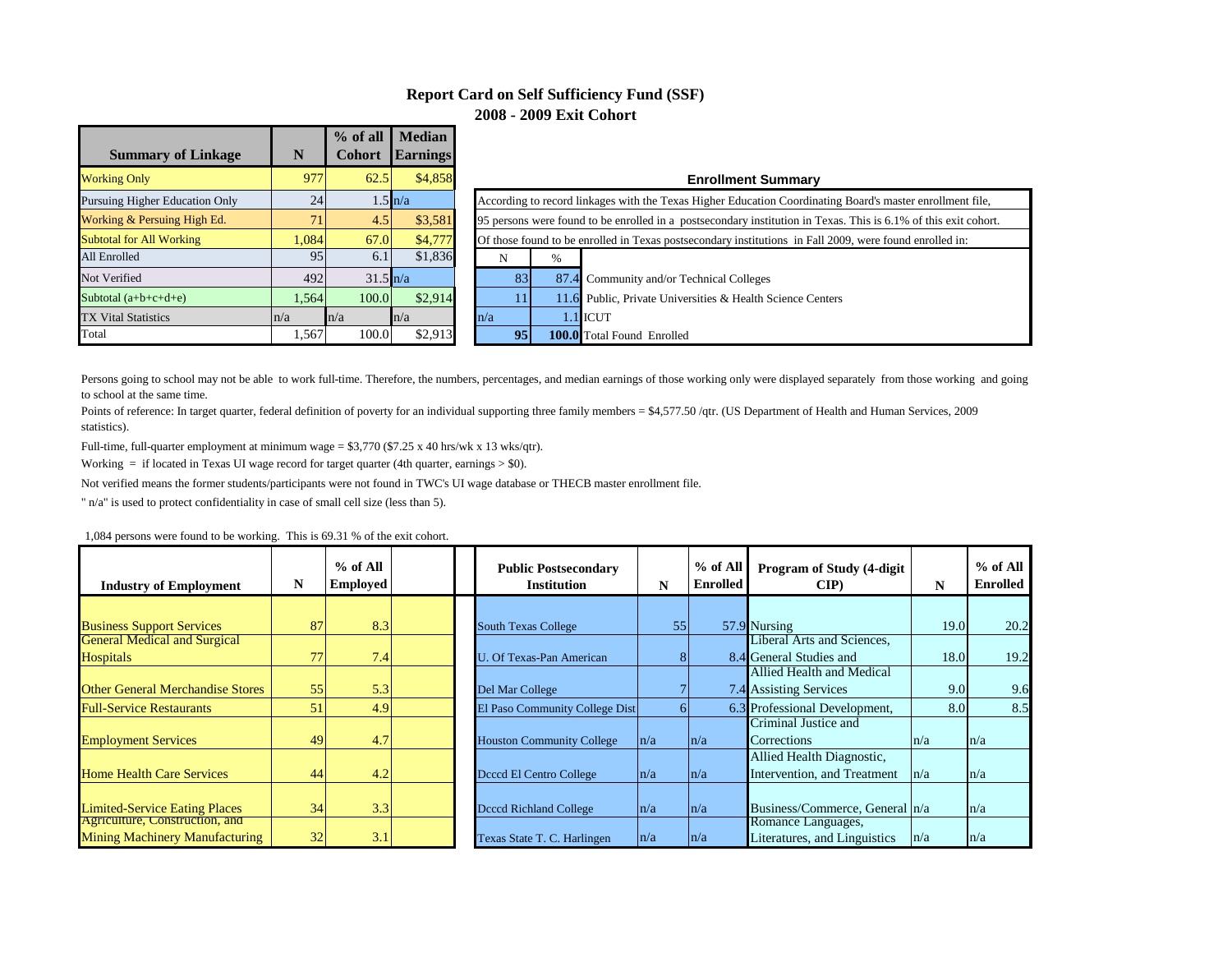|            | % of All<br><b>Employed</b> | <b>Median</b><br>Qtr.<br>Earnings | <b>Public Postsecondary</b><br><b>Institution</b> | N    | % of All<br><b>Enrolled</b> | <b>Program of Study (Major)</b>                                                       | N   | $%$ of All<br><b>Enrolled</b> |
|------------|-----------------------------|-----------------------------------|---------------------------------------------------|------|-----------------------------|---------------------------------------------------------------------------------------|-----|-------------------------------|
| 1,137      | 13.9                        | \$5,727                           | <b>Austin Community College</b>                   | 159  |                             | 14.8 Liberal Arts and Sciences, Humanities                                            | 170 | 10.9                          |
| 700        | 8.6                         | \$5,138                           | <b>Tyler Junior College</b>                       | 1331 |                             | 12.3 Nursing                                                                          | 111 | 7.1                           |
| 315        | 3.9                         | \$12,041                          | <b>Vernon College</b>                             | 105  |                             | 9.7 Precision Metal Working                                                           | 72  | 4.6                           |
| 209        | 2.6                         | \$10,391                          | El Paso Community College Dist                    | 58   |                             | 5.4 Vehicle Maintenance and Repair Technologies                                       | 68  | 4.4                           |
| 182        | 2.2                         | \$4,475                           | <b>Northeast Texas Comm College</b>               | 52   |                             | 4.8 Environmental Control Technologies Tech.                                          | 64  | 4.1                           |
| 175        | 2.2                         | \$15,611                          | Angelina College                                  | 48   |                             | <b>Electrical and Electronic Engineering</b><br>4.5 Technologies Tech.                | 56  | 3.6                           |
| <b>168</b> | 2.1                         | \$7,163                           | <b>Kilgore College</b>                            | 42   |                             | Heating, Air Conditioning, Ventilation and<br>3.9 RefrigerationMaintenance Technician | 55  | 3.5                           |
| 137        | 1.7                         | \$9,155                           | Texas State T. C. Marshall                        | 39   |                             | Allied Health Diagnostic, Intervention, and<br>3.6 Treatment Professions              | 52  | 3.3                           |

**Institution in Texas** 

| <b>Total Found Working</b>    | 1,591 |   | <b>100.0</b> Total Found Enrolled in a Public Postsecondary |
|-------------------------------|-------|---|-------------------------------------------------------------|
| Postal Service records        | 32    |   | 2.0 ICUT                                                    |
| OPM (civil service) records   | 161   |   | 10.1 Public and Private Universities                        |
| Department of Defense records | 1,398 |   | 87.9 Community and/or Technical Colleges                    |
| TWC UI Wage records           | N     | % | in Fall 2009, were found enrolled in:                       |

| 8,207                         |                                                                           | <b>100.0</b> Total Found Working             |  | 1,591 | 100.0                         |  |  |  |  |
|-------------------------------|---------------------------------------------------------------------------|----------------------------------------------|--|-------|-------------------------------|--|--|--|--|
|                               |                                                                           | Postal Service records                       |  | 32    | 2.0                           |  |  |  |  |
| 41                            |                                                                           | $\overline{0.5}$ OPM (civil service) records |  | 161   | 10.1                          |  |  |  |  |
|                               |                                                                           | <b>0.1</b> Department of Defense records     |  | 1,398 | 87.9                          |  |  |  |  |
| 8,160                         |                                                                           | <b>99.4</b> TWC UI Wage records              |  |       | $\%$                          |  |  |  |  |
|                               | $\%$                                                                      | were located through linkages with:          |  |       | This is 9.4% of this exit coh |  |  |  |  |
| Of those found to be working, |                                                                           |                                              |  |       | 1,591 persons were found to   |  |  |  |  |
|                               | 8,207 persons were found to be working. This is 48.3% of the exit cohort. |                                              |  |       |                               |  |  |  |  |

Persons going to school may not be able to work full-time. Therefore, the numbers, percentages, and median earnings of those working only were displayed separately in the shaded boxes from those working and going to school at the same time. Subgroups are combined respectively in the unshaded cells to the immediate right and are not double counted in totals in right-most column.

|                            |       |         |          |                                        |                  |          |                                 |       |      |                       |       | <b>Pursuing Higher</b> |       |                |        | <b>Total Usable</b> |
|----------------------------|-------|---------|----------|----------------------------------------|------------------|----------|---------------------------------|-------|------|-----------------------|-------|------------------------|-------|----------------|--------|---------------------|
|                            |       | Working |          | <b>Working &amp; Pursuing High Ed.</b> |                  |          | <b>Subtotal for All Working</b> |       |      | <b>Education Only</b> |       | <b>Not Verified</b>    |       | <b>Records</b> |        |                     |
|                            |       |         | Median   |                                        |                  | Median   |                                 |       |      | Median                |       |                        |       |                |        |                     |
|                            |       |         | Qtr.     |                                        |                  | Qtr.     |                                 |       |      | Qtr.                  |       |                        |       |                |        |                     |
| <b>Program Type</b>        | N     | %       | Earnings |                                        | ℅                | Earnings |                                 |       |      | <b>Earnings</b>       |       | %                      |       |                |        |                     |
| <b>Employment Services</b> | 7,172 | 44.8    | \$7,347  | 485                                    | 3.0 <sup>I</sup> | \$4,183  |                                 | 7,657 | 47.8 | \$7,164               | 0.050 | 6.6                    | 7,315 | 45.7           | 16,022 | 94.4                |
| <b>Training Provided</b>   | 522   | 54.8    | \$5,296  | 28                                     | 2.9              | \$6,070  |                                 | 550   | 57.7 | \$5,375               | 28    | 2.9                    | 375   | 39.4           | 953    | 5.6                 |
| Total                      | 7,694 | 45.3    | \$7,108  | 513                                    | 3.0 <sub>l</sub> | \$4,298  |                                 | 8,207 | 48.4 | \$6,955               | 1,078 | -6.4                   | 7,690 | 45.3           | 16,975 | 100.0               |

Points of reference: In target quarter, federal definition of poverty for an individual supporting two family members = \$3,642.5/qtr. (US Department of Health and Human Services, 2009 statistics).

Full-time, full-quarter employment at minimum wage =  $$3,770$  x( $$7.25*40$  hrs/wk x 13 wks/qtr).

Persons identified as deceased through the TX Bureau of Vital Statistics (TBVS) (N=64) were excluded from these data.

Not verified means the former students/participants were not found in TWC's UI wage database or in DoD, OPM, TBVS, or THECB master enrollment file.

n/a is used to protect confidentiality in case of small cell size (less than 5).

| <b>Industry of Employment</b>                                                 | N     | % of All<br><b>Employed</b> | <b>Median</b><br>Qtr.<br><b>Earnings</b> |
|-------------------------------------------------------------------------------|-------|-----------------------------|------------------------------------------|
| <b>Employment Services</b>                                                    | 1,137 | 13.9                        | \$5,727                                  |
| Iron and Steel Mills and Ferroalloy Manufacturing                             | 700   | 8.6                         | \$5,138                                  |
| <b>Railroad Rolling Stock Manufacturing</b>                                   | 315   | 3.9                         | \$12,041                                 |
| <b>Motor Vehicle Manufacturing</b>                                            | 209   | 2.6                         | \$10,391                                 |
| <b>Elementary and Secondary Schools</b>                                       | 182   | 2.2                         | \$4,475                                  |
| Semiconductor and Other Electronic Component<br>Manufacturing                 | 175   | 2.2                         | \$15,611                                 |
| <b>Executive, Legislative, and Other General</b><br><b>Government Support</b> | 168   | 2.1                         | \$7,163                                  |
| Architectural, Engineering, and Related Services                              | 137   | 1.7                         | \$9,155                                  |

5,418 students/participants were found receiving Unemployment Insurance Benefits at the 4th quarter of 2009.

Working = if located in Texas UI wage record for target quarter (4th Qtr. 2009, earnings > \$0), or located through linkages to military (DoD), federal civil service (OPM) records.

This is 9.4% of this exit cohort. Of those found to be enrolled in Texas postsecondary institutions 1,591 persons were found to be enrolled in a public postsecondary institution in Texas. According to record linkages with the Texas Higher Education Coordinating Board's master enrollment file,

# **Report Card on Trade Adjustment Assistance (TAA) 2008 - 2009 Exit Cohort**